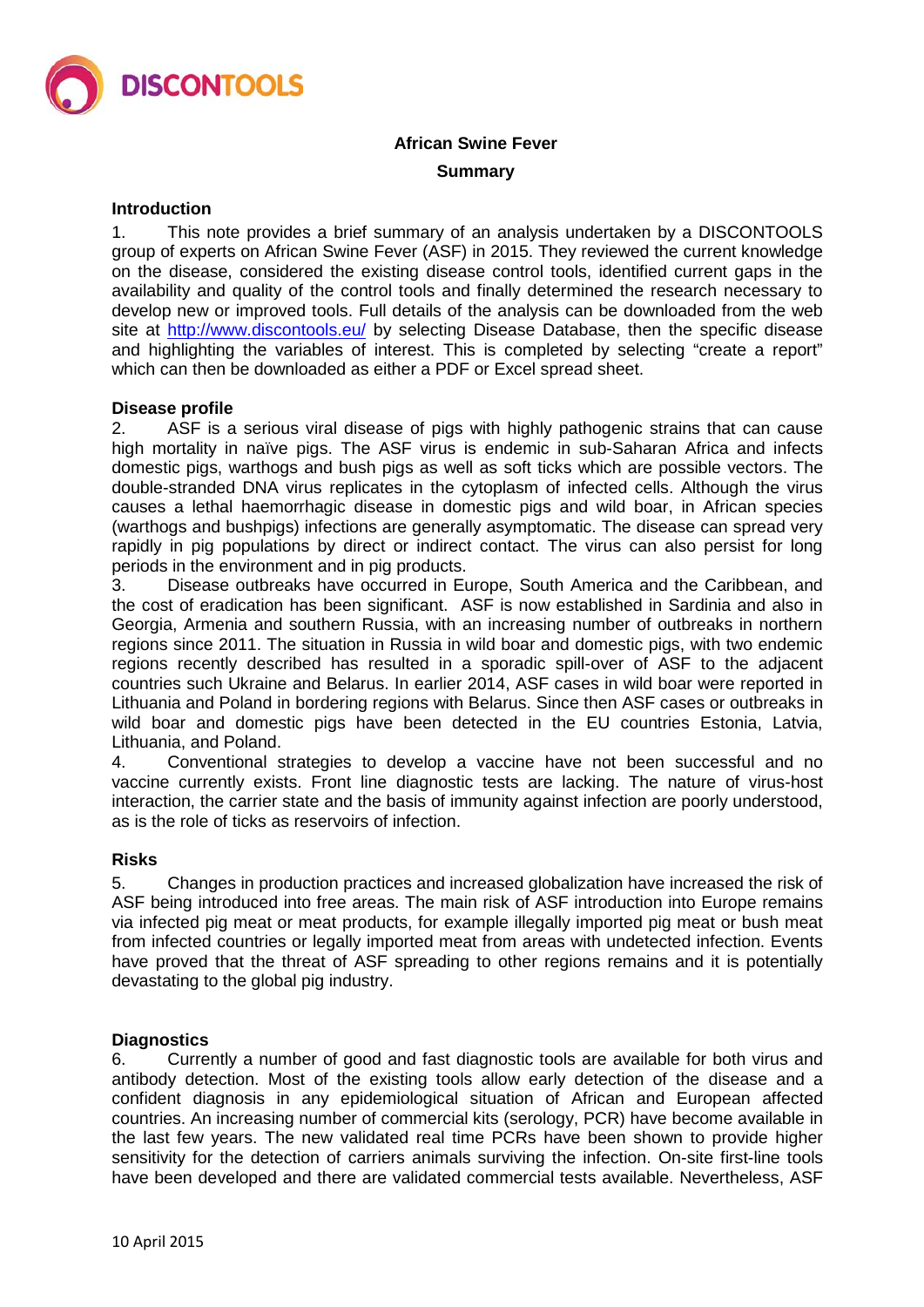**DISCONTOOLS** 

diagnosis is complex and some gaps and needs are pending yet. Some epidemiological information and virus transmission characteristics are gaps of great importance as influencing the strategy, quality and reliability of ASF diagnosis. Some needs include i) expansion of field validation for all tests and appropriate specimens; ii) standardization and validation of ASF diagnosis in alternative types of samples; iii) there is a lack of established cell lines that makes virus isolation a cost-effective test for its implementation at the National Reference Laboratories; iv) development of new diagnostic tools should be directed to assure the detection of survivor animals and carriers; and v) improvements in molecular characterization tests to determine the source of the outbreaks.

To support surveillance and control/eradication programmes, the diagnosis of ASF should involve the simultaneous detection of specific antibodies and identification of the virus (DNA/Antigens) in the same animal.

#### . **Vaccines**

7. Attempts over many years to develop inactivated or attenuated vaccines to ASF have failed. Conventional strategies for a vaccine have not been useful to date. Inactivated vaccines have conferred no protection. Attempts to attenuate the virus through passage in cell culture and/or macrophages induced some protection but are not totally safe. To date DNA vaccine strategies have not been successful nor have the deletion mutant strategies. There is little commercial interest in licensing of new vaccines due to potential demand. A better understanding of the immune response to infection and the humoral and cellular basis for the lifelong immunity post infection is needed with the identification of target proteins or genes.

# **Pharmaceuticals**

8. There may be some potential for the use of antivirals in ASF control but there would be considerable problems in both developing and licensing such products.

# **Knowledge**

9. Many gaps have been identified in the understanding and knowledge about ASF. Research is needed to fill these gaps, many of which are closely linked to the research requirements to develop more effective tools for the control of the disease. Considerable work is needed to elucidate the immune response to infection especially the characterization of viral interactions with pig macrophages and with the host (domestic pigs). ASFV infection with isolates exhibiting different virulence need to be well characterised at genome level. This may open new insights for the manipulation of pig immune responses, towards the stimulation of protective immune response.

10. Persistence mechanisms of the virus in the host are poorly understood. Strains and isolates need to be investigated to gain an understanding of the pathogenesis mechanism of infection by ASFV of different virulence along with potential changes in virulence ofcirculating isolates.

11. There are gaps in the understanding of transmission and spread, reservoirs, carriers and the geographical distribution. The vector capacity in Caucasus and ticks biting habits needs to be investigated. Full details of these gaps are shown in the Disease and Product analysis for ASF on the DISCONTOOLS website.

## **Conclusions**

12. ASF has the potential to enter free countries if sanitary and border controls are ineffective. The development of effective vaccines for contingency use in Europe and for routine use in endemic countries would be advantageous.

13. Current diagnostic tests are relatively rapid but require centralised laboratory facilities and clinical specimen submissions which delays disease diagnosis. Pen side tests could improve the speed of diagnosis,